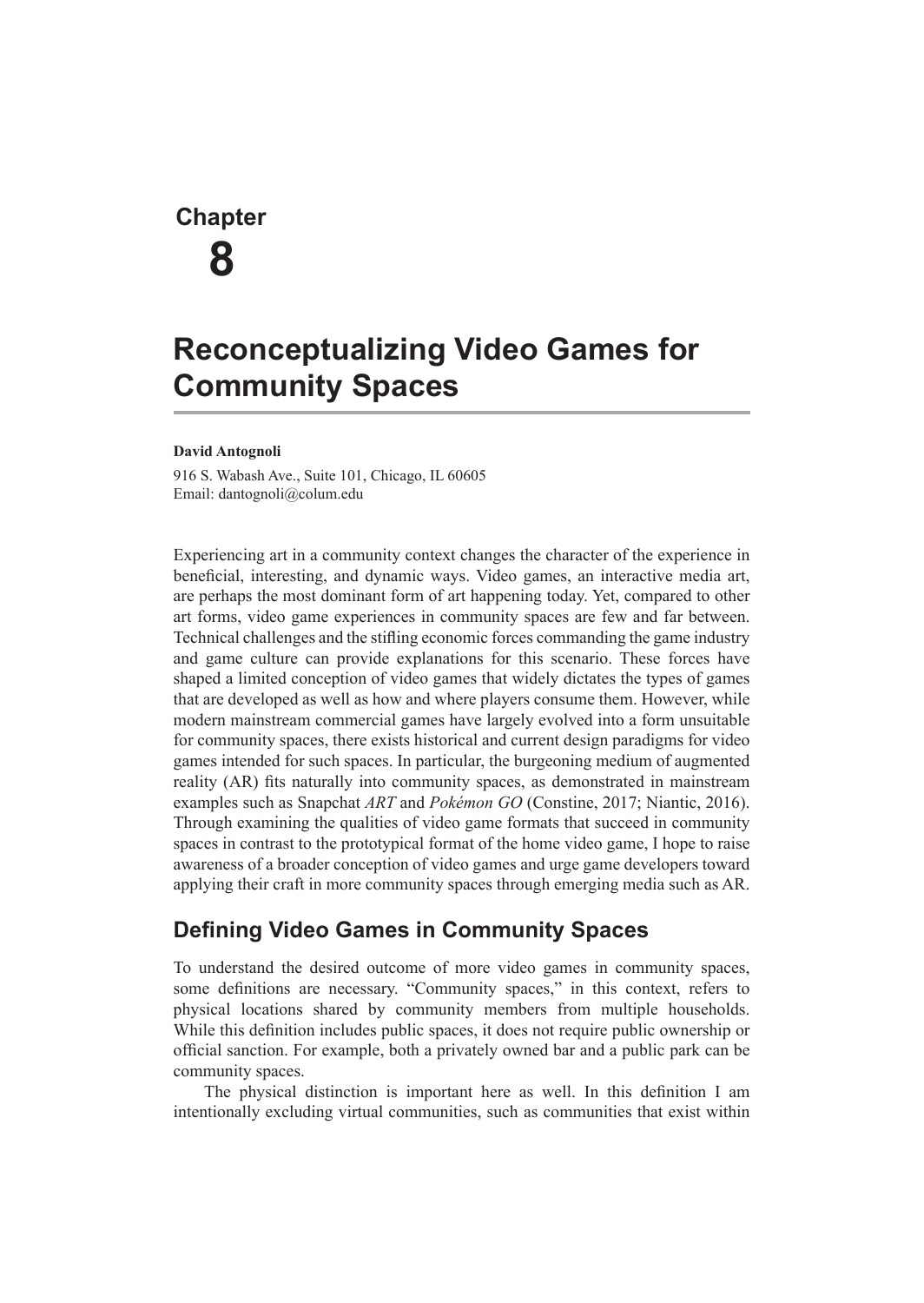a mediated experience and those defined exclusively by common participation in a mediated experience. Prominent examples of such communities can be found within video games and social media. The intent of excluding virtual communities is not to discredit or undervalue them. In fact, the label "virtual" itself is perhaps misleading, as it implies not real, and many consider these to be real communities. They are just not linked by in-person interaction and physical space, elements that shape experiences in unique ways. Attracted by monetization potential, game development and social media companies already invest heavily in virtual communities and tools for fostering them (Vivas, 2017). In other words, there are plenty of communities of gamers, but comparatively fewer examples of video games in community spaces.

Within the context of this chapter, a video game in a community space must also include the participation of multiple members of the community. As a result of mobile gaming, including mobile AR gaming, many people play video games while they are in community spaces. However, it is important to distinguish games played in a community space that preclude participation from other members of the community, from games that include participation from multiple members of the community. For example, someone playing *The Legend of Zelda: Breath of the Wild*  on their Nintendo Switch in the park would not count as a video game in a community space, as the gameplay is a private experience (Nintendo, 2017).

Likewise, though an AR experience might inherently use the player's physical space within gameplay, it does not fit this definition unless it can engage multiple participants within that space. For example, the AR game *Ghost Detector Radar Camera* involves the player searching their surrounding physical space for virtual ghosts that appear in their device's onscreen camera view (First Class Media B.V., 2017). However, the game does not facilitate interaction with other community members.

This requirement of participation from multiple members of a community space is not limited to synchronous participation. For example, a statue in a park is art in a community space even though the community members that stop and admire it may do so at different times. Likewise, a Nintendo Switch kiosk in a Target store running *Breath of the Wild* is a video game in a community space, even though it is still a single player game. After any given play session, the game remains for the next community member to try. In *Pokémon GO*, players must move physically near virtual gyms that are linked to real world GPS coordinates to interact with them. Though there may be no community members present at that time, players interact asynchronously with previous players who have visited the gym.

Complicated scenarios emerge when considering the case of multiplayer gaming. Two or more physically present players participating in a local multiplayer game in a community space fits this definition of a video game in a community space. It happens in a community space and involves multiple members of that community. For example, two friends playing *Mario Kart 7* together in the park counts as a video game in a community space (Nintendo, 2011). A group of people playing a local multiplayer game in a community space can attract other community members to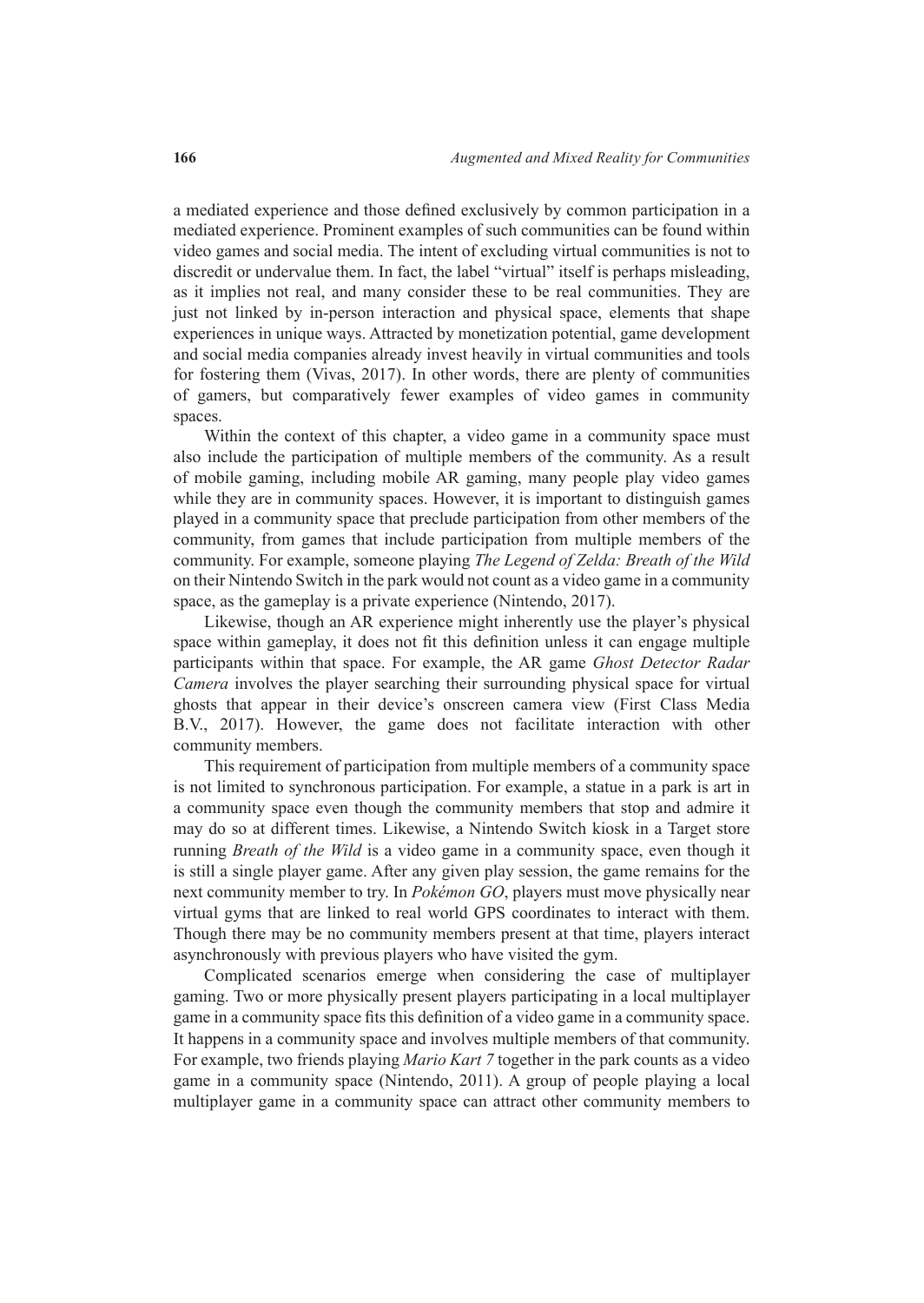join. Permanence is not a requirement and an event-based model for video games in community spaces is a viable approach.

On the other hand, a mobile gaming session involving virtual community members connected via an online multiplayer system would not count. For example, one person playing a Snapchat Snappable AR game while waiting for a bus, then sharing it over the Internet with other players who are not physically present, would not fit this definition of a game in a community space (Snap Inc., 2018).

# **What Changes When Art Moves into Community Spaces**

Virtual communities, despite their merits and the impressive strides of technology, remain lacking in some of the desirable qualities of physical community spaces. The COVID-19 pandemic is a testament to this. Everyone experiencing the pandemic with the privilege of access to virtual communities is surely appreciative of them. But this experience has also punctuated the fact that virtual does not equal physical. Remote work, while quite feasible in many cases, is different from being in the office (*Monster Poll Results from Work in the Time of Coronavirus*, 2020). Remote learning is not the same as in-person school (Boyd, 2020). Zoom happy hour is not the same as meeting up at the local tavern after work. Likewise, listening to an MP3 is not the same as attending a concert, nor is watching a movie at home the same as seeing it in the theater. Mainstream technology has allowed communities to transcend physical distance, which is an amazing feature. However, it has not yet completely duplicated the dynamic elements of communities bound by shared physical locations. Those frustrated with teleconferencing hiccups might understandably suggest that fidelity is the key difference between virtual and in-person experiences. Yet, fidelity is not the only factor. After all, the audio quality of concerts is commonly worse than that of studio recordings, but fans still flock to live performances. Despite our technological advances, there are qualities that are challenging to reproduce virtually.

#### **Presence**

Art in community spaces brings people together. Experiencing art in a community context makes audiences feel like they are a part of something bigger. This can be understood as presence. It adds an element of perceived authenticity. Both the physical world and audiences add presence to an experience, and art in community spaces leverages this. While perhaps related to fidelity, synchronous experience, or liveness, affects our experience of art in community spaces beyond these factors (Auslander, 2008). I have a T-shirt from *AEW Revolution*, a professional wrestling show that I attended in Chicago. The shirt has the name and date of the event, plus the phrase "I was there" printed on the back. This slogan capitalizes on the unique sensation of being present in a community experience. Many others also viewed the event live on pay-per-view and probably had better views of the in-ring action, but they could not join in the electricity of the communal applause, boos, and chants. They were not there.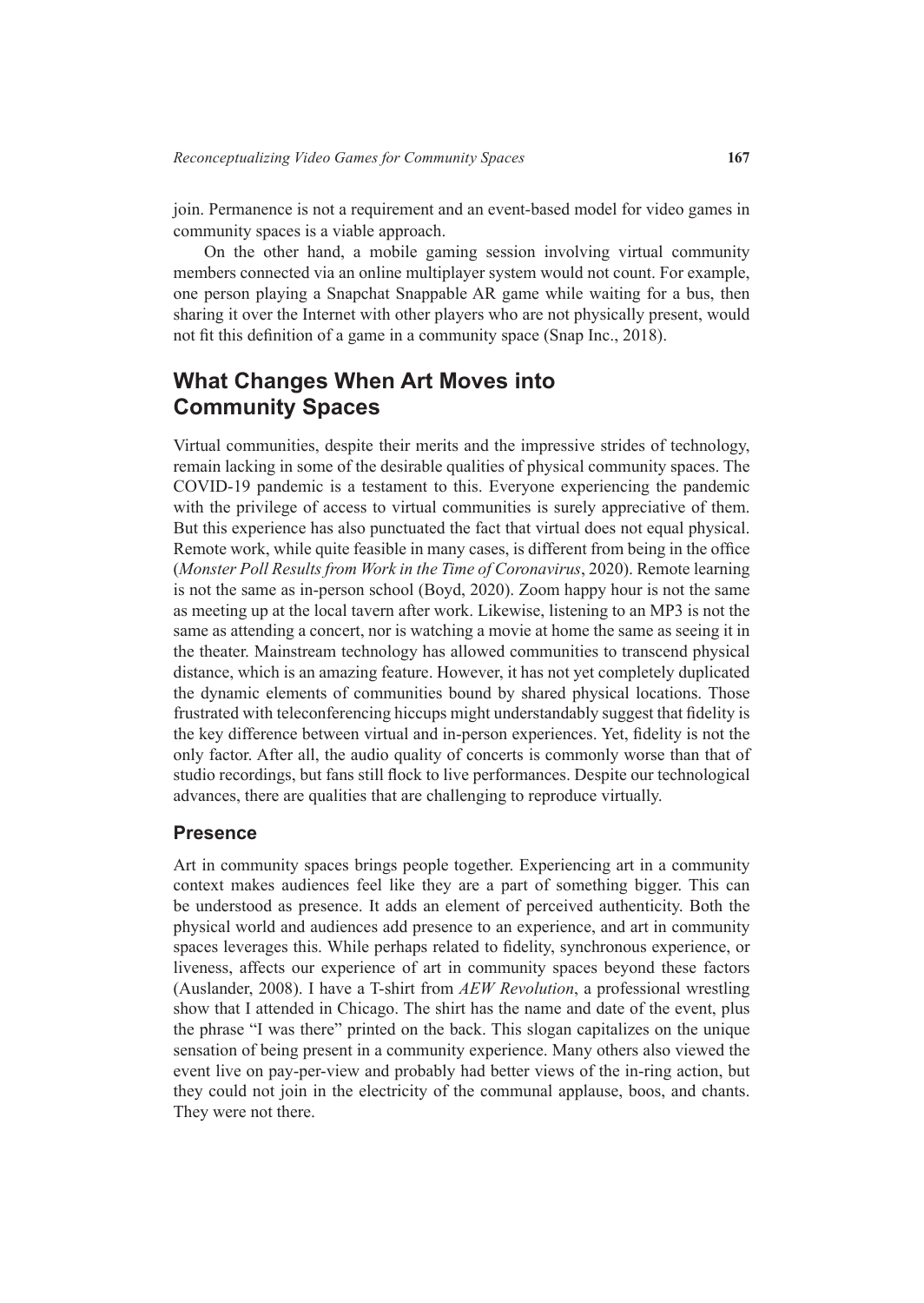## **Discovery**

With the emergence of digital streaming platforms, we live in an era of on-demand art consumption. However, it is difficult to demand something that you do not know exists. This contributes to a discovery problem wherein audiences only experience content and ideas that they already know and like. Thankfully, art in community spaces can foster discovery. A new art installation can capture a passerby's attention. Going to a bar or coffee shop and discovering live music or an open mic night can add an unexpected and dynamic element to the experience. While many concertgoers seek specific acts, a captivating performance by an opening band can mean a new and unexpected addition to the regular playlist rotations. By bringing together community members and giving them something to discuss or participate in together, art in community spaces helps people discover new social connections. In its subversion of the on-demand model of art consumption, art in community spaces exposes people to diverse content and ideas that they might otherwise never have encountered.

# **Enchantment**

Related to discovery is the sense of enchantment. Consider the sense of mystery and wonder of exploring a place for the first time, showing up on the first day of school, or going on a first date. As we prolong our exposure to new elements, we naturally map and rationalize them. Through this process we more narrowly define what's possible, dispelling the sense of enchantment. The dynamic and unpredictable possibilities of art in community spaces elevate their vibrancy and raise an air of enchantment. Stumbling across a street performance or discovering a newly painted mural can pleasantly interrupt a person's highly mapped and efficient routes through everyday life.

In contrast, experiences that exist outside of community spaces are often dictated by intentionality and control. Behavior outside of the parameters of user expectations is considered a defect. A chance conversation with a random bystander at a bar is sociable, but an uninvited participant in a Zoom meeting is an offense (Meadows, 2020). When we engage in a virtual community, we expect a high measure of control. I can choose who to follow and who to mute. The same forces of intentionality and control that dictate virtual communities are characteristic of art experiences that occur in private. I choose what music to listen to, show to watch, or game to play. I control the timing of these activities, the environment they take place in, and who is among the audience.

While intentionality and control in some contexts are clearly desirable, such as in the realm of business productivity, they minimize organic discovery and the enchanting feeling of unlimited possibilities. As Sue Ding puts it in her thesis on enchantment and location-based media, "In the constant push for efficiency and discipline, our world is disenchanted of magic and mystery." (Ding, 2017). Art in community spaces enhances everyday life by imbuing presence, discovery, and enchantment into our environments.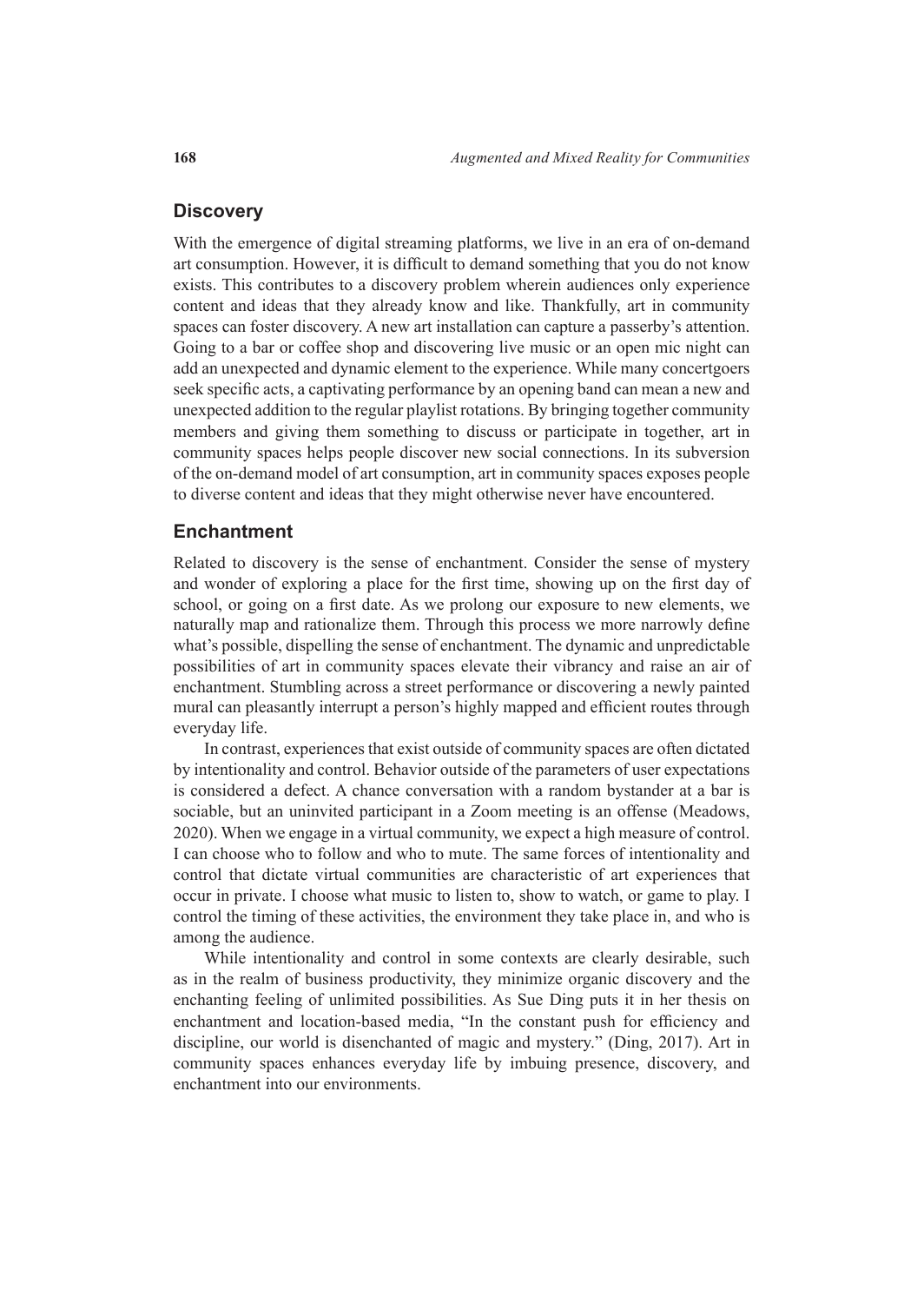# **The Lack of Video Games in Community Spaces**

According to the Entertainment Software Association:

More than 214 million people in the United States today play video games one hour or more per week. 75% of all U.S. households have at least one person who plays. In sum, 64% of U.S. adults and 70% of those under 18 regularly play video games (Entertainment Software Association, 2020).

Revenue from gaming has surpassed all other entertainment media categories (OppenheimerFunds, 2018). However, despite their popularity and commercial dominance, there is a lack of video games in community spaces. Video games almost exclusively happen on personal screens. Players purchase video games and play them on their TV, computer monitor, mobile device, or VR headset. Opportunities to engage with video games outside of this model are relatively uncommon. While game-centric events exist, most are essentially professional trade shows designed to market the biggest commercial games, as opposed to community art exhibitions. In contrast, consider the local music scenes that thrive in many metropolitan areas. In such areas, at least prior to the COVID-19 pandemic (and who knows what the future holds), community members could attend shows featuring local musicians daily. Shows could take place in a public street or park, in a restaurant or bar, or at a dedicated music venue. Consider visual arts, where opening receptions invite community members to gather over discussions of new art; or restaurants and coffee shops host walls featuring rotating displays from local artists. There are few parallels for video games. Game industry economics and the related social construct of the "gamer" have shaped our cultural conception of video games as a form that is largely incompatible with community spaces.

# **The Commoditization of Video Games**

The development budget required to create a mainstream game has skyrocketed to tens of millions of dollars and continues to rise. While improved and cheaper development tools like Unity, Unreal Engine, ARKit, and ARCore have proliferated, the increased fidelity and scale made possible by such tools and related technological innovations have led to an arms race of complexity in game content. This, in turn, has led to ever-increasing consumer expectations in the amount and type of content in games. Additionally, the greater accessibility of increasingly powerful development tools has created crowded market conditions that drive a parallel marketing arms race as publishers and independent developers compete for the attention of consumers (Koster, 2018).

Considering the scale of investment necessary to develop a game in this environment, the conservative gatekeeping of publishers should come as no surprise. Sequels or clones of successful games make for safer investments as marketers can leverage existing fan bases. Creating annual editions of sports games and other franchises allows developers to save money by reusing existing art, sound, and code assets. In this way, though gamers might complain about the lack of original IP and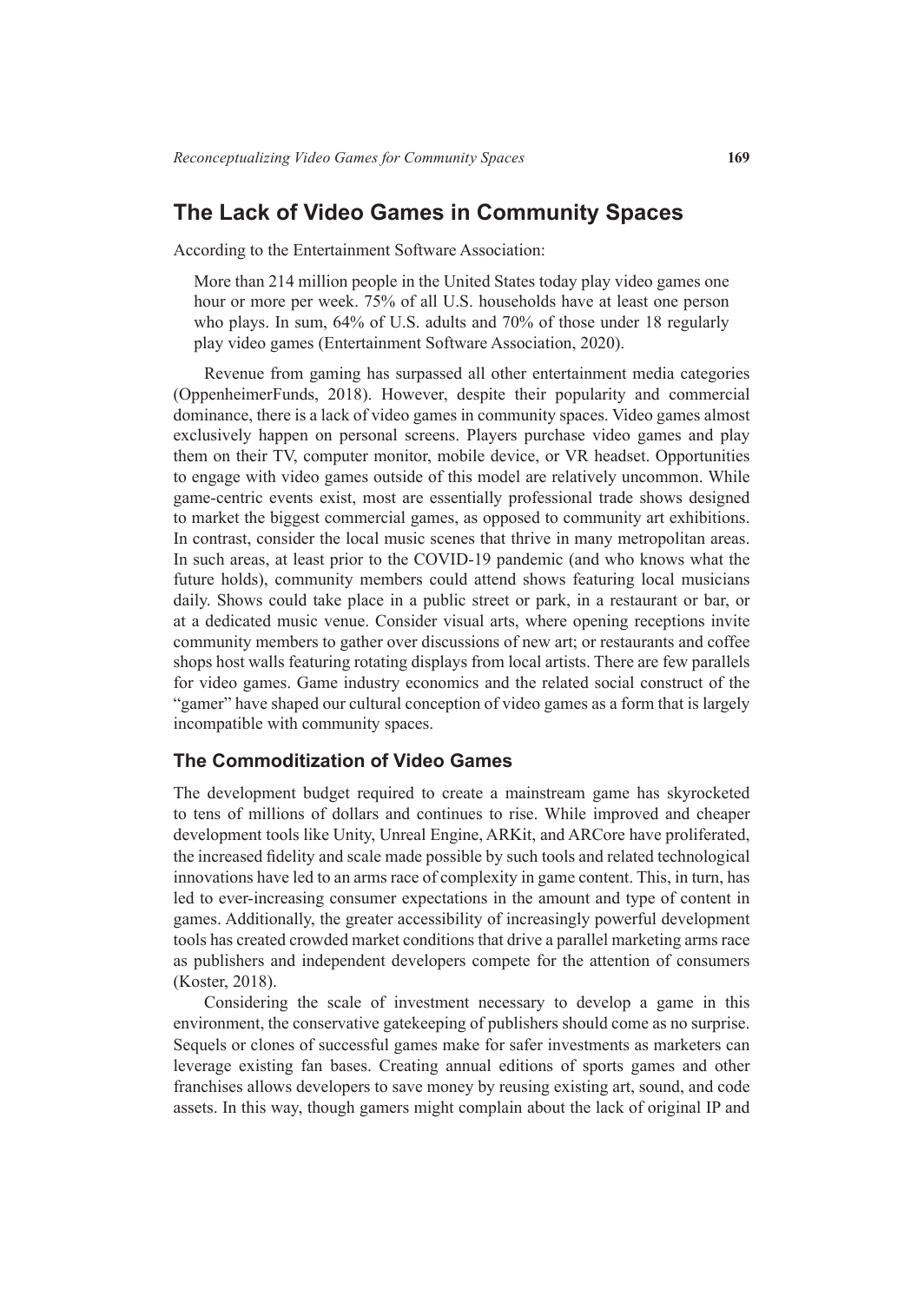concepts in games, consumer demand for games to include more and higher fidelity content has directly contributed to this dearth of originality.

Further, the crowded market has caused consumers to adopt more stringent criteria for filtering what they invest their time and money in, thus framing questions about what to play as economic decisions. Game journalism fuels this commoditization of games by distilling criticism down to a question of whether a game is worth buying. If you ask someone if they would recommend a game, it is not uncommon to hear, "It's fun, but not worth the full price." Pick a game on Steam and read the user reviews. Inevitably there will be some version of this cost-benefit analysis. As competitive market forces have driven prices down and the length of games has increased, players compile vast backlogs of games to play. As a result, audiences increasingly consume only the games packaged in the formats that yield the most fun per dollar investment (or, as prices approach zero, per unit of time) (Portillo, 2014). This leads to consumers being less willing to risk investing in genres of games outside of what they have enjoyed in the past. Distribution platforms have keyed in on this, creating recommendation algorithms that simultaneously feed on and accelerate this trend (Robertson, 2019). These forces limit audiences to experience only (what publishers—or algorithms—perceive as) the most commercially viable games existing within the parameters of what players are known to enjoy. While video games are an art, this intense capitalistic framing of games as commodities clearly stifles creative diversity and the artistic expression of game developers. This system has narrowed the popular conception of video games as a commodity incongruent with community spaces.

# **The Gamer Metanarrative**

In Western culture, a dominant metanarrative has emerged that has cleft a perceived division between "gamers" and "non-gamers." Despite statistics indicating that over 50% of US adults regularly play video games, only about 10% self-identify as gamers (Duggan, 2015). There is an aging stereotype that gamers are "isolated, pale-skinned teenage boys […] hunched forward on a sofa in some dark basement space, obsessively mashing buttons" (Williams, 2005). The gamer stereotype reflects the narrow conception of video games and contributes to the relative lack of video games in community spaces.

Many who identify with the gamer label interpret the culturally dominant form of the commercial video game as the superior and true representation of interactive media art as opposed to casual, educational, or so-called "serious" games, for example (Vanderhoef et al., 2013). Meanwhile, attitudes about video games by those who *do not* consider themselves gamers, again largely inspired by the most visible commercial video games, have led some to dismiss video games as an art form or even blame them for societal problems (Ebert, 2010; Morin, 2019).

In a culture where work ethic is a key value, the word "game" denotes frivolity to those who believe video games are for children. It is easy for Western culture to understand a sculpture within the context of public art, but it relegates video games as children's diversions. The early marketing of video games toward young boys (e.g. Game Boy) helped instill a lasting conception that only young boys can or should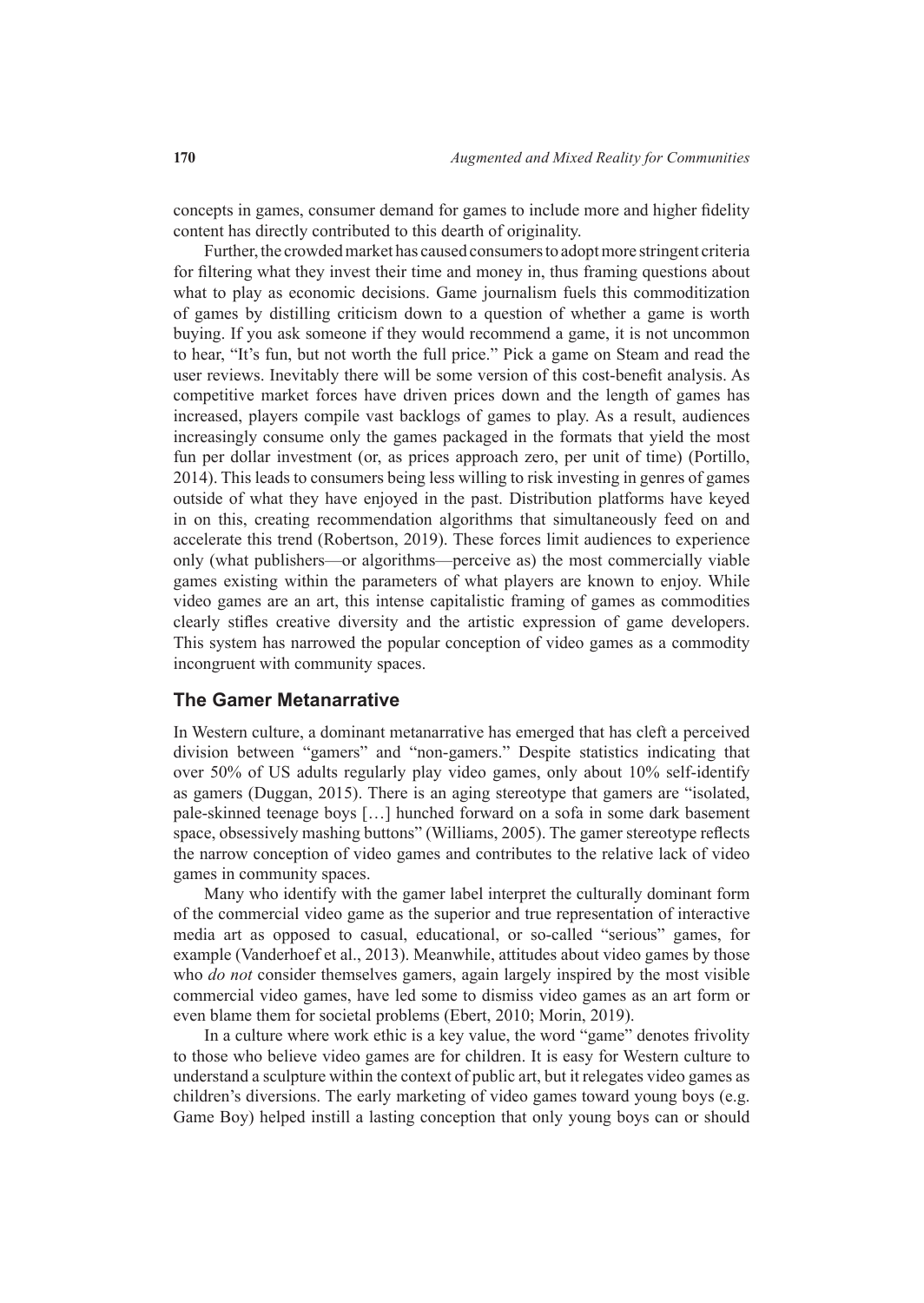enjoy them (Lien, 2013). In this way, the gamer metanarrative hampers diversity both in the types of video games that are created and the audiences that experience them. This in turn has a dampening effect on the diversity of game developers, as the gamer metanarrative's myopic conception of video games shrouds the possibilities of the medium from potential creators.

There is not an intrinsic quality of video games that alienates people<sup>1</sup>. Nor does it make any sense to binarily sort people with the culturally loaded term "gamer." Given the growing ubiquity of games, this is as absurd as sorting people into "music listeners" and "non-music listeners" and judging them across a variety of unrelated categories. Commoditization drives commercial games to have complex control schemes and long-term time commitments, as well as extensive marketing campaigns featuring stereotypical tropes. This ostracizes unfamiliar audiences and adds to the social construction of the gamer metanarrative, which contributes to the myopic conception of video games that keeps them out of community spaces.

It is noteworthy that the conceptions of who gamers are and what content is acceptable in games have been increasingly called into question in the wake of more ubiquitous game platforms (such as mobile devices), Gamergate, and the social justice movements of the early 21<sup>st</sup> century. Publishers are realizing that a more diverse audience might buy games, too (Alexander, 2014; Sheffield, 2013). However, despite evolving demographics and attempts to reach them with more diverse content, rigid conceptions about the formal elements of video games and the spaces they should inhabit have remained largely unchanged. In other words, *The Last of Us Part II*, possibly the game industry's biggest release in 2020, may feature a gay female protagonist, but you still play it on a screen in your house with a gamepad (Naughty Dog, 2020; Sherr, 2020).

# **Formats for Video Games in Community Spaces**

Beyond the economic and cultural obstacles facing video games in community spaces, designers must consider formal challenges. Special hardware is required, which can limit creators and audiences to those with financial privilege and specialized technical expertise. On the other hand, a viewer can admire a sculpture in a gallery, field, or town square with no need for power, far less vulnerability to weather, and no hardware or training requirements.

Analysis of the suitability of existing formats for video games in community spaces illuminates these challenges as well as strategies for overcoming them. Accordingly, video games in community spaces must present two qualities to be effective: access and attraction.

## **Criteria for Analysis**

These criteria are multifaceted and intertwined. They play key roles in a video game's ability to evoke the elements of presence, discovery, and enchantment that characterize art in community spaces.

 $1$  It is some of the adopted conventions of the game industry such as long play times, byzantine rules, and a lack of diverse content that are alienating.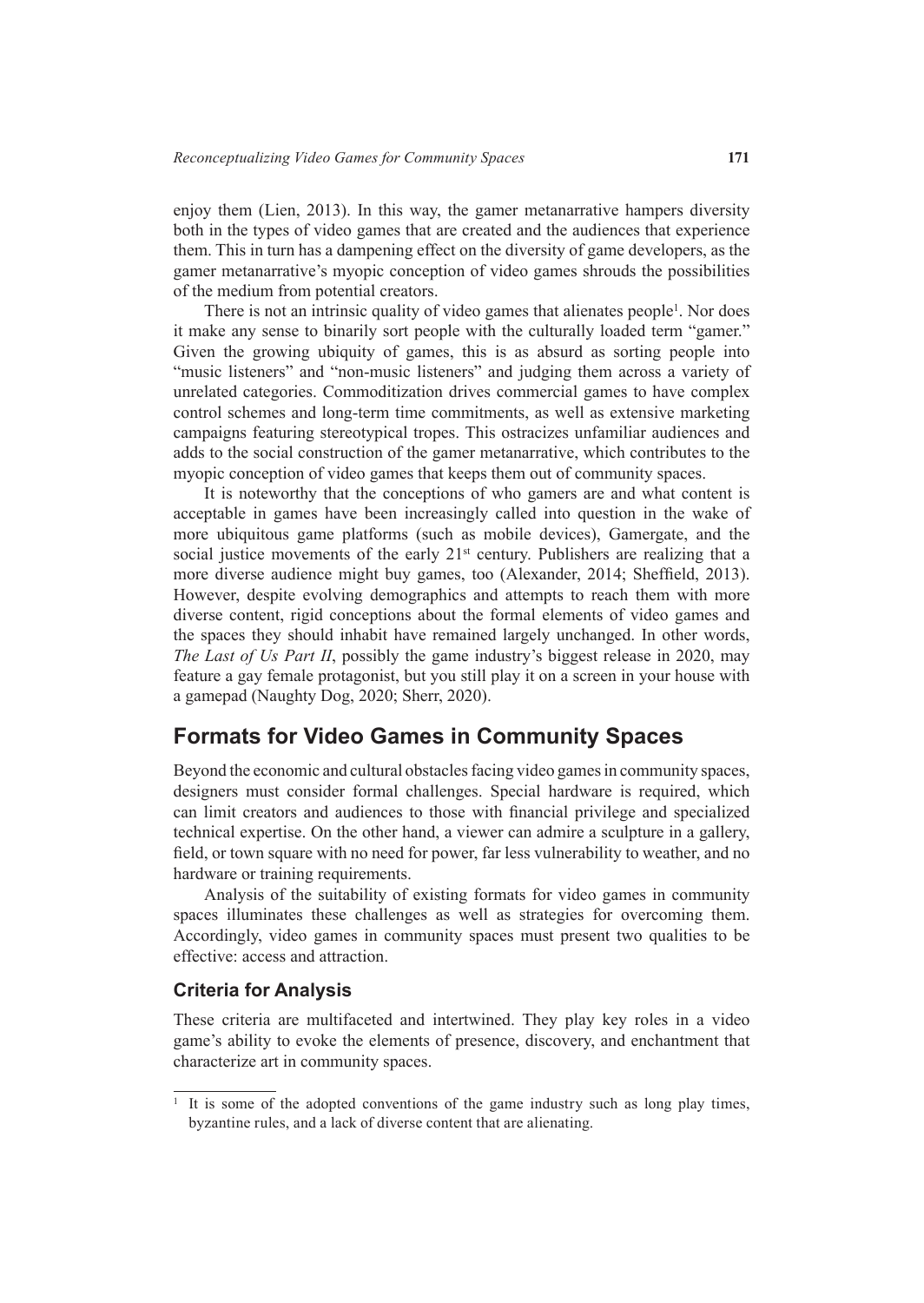#### *Access*

Access describes how easily audiences can access an experience. In the context of games in community spaces, access relates specifically to existing community members. A game designed for a specific community space does not need to be accessible to audiences outside of the community space.

Presence cannot happen without access. While physical access to a video game in a community space is clearly essential, players must also be able to easily access its core functionality and essence in order to truly experience it. This means interactions must be clear and highly usable. Further, it is important to evaluate access from the perspective of how easily creators can author experiences. Ideal formats are not limited to those creators who can afford immense budgets.

#### *Attraction*

Attraction is the ability to catch the attention of passersby and compel them to participate. In this way, attraction is an essential element for discovery. Successful attraction can draw a crowd. In her essay about media of attraction, Rebecca Rouse describes attraction as "the inciting of wonder or astonishment" in the spectator (Rouse, 2016). This description draws clear connections to enchantment. Media of attraction are better suited for imbuing environments with a sense of enchantment.

## **The Home Video Game Format**

The current home video game format is the result of the commoditization of video games and the gamer metanarrative. It can work in community spaces, but it wasn't designed for them. It is included here as a point of departure and to help explain why its design paradigm is not suited for community spaces. That said, it still occasionally occurs in community spaces, such as museums, coffee shops, and game industry event show floors.

#### *Access*

With the proliferation of home video game consoles in the 1980s, game design began to increase in complexity and shift away from a pay-per-play session model. As a result, both the total playtime of games and the length of the typical gameplay session have increased. In 2019, the average video game play session was 1 hour and 22 minutes (*Market Research: The State of Online Gaming – 2019*, 2019). In a community context, players may not have anticipated encountering the game to begin with, so the cost of playing (in time *and* money) should be kept low to encourage new players to try. Extended gameplay sessions afford steeper learning curves and dedicated tutorials. This requires players to play even longer before accessing a game's essential experience. Further, in scenarios where only a limited number of players can play at once, long play sessions can block new players from participating as earlier players occupy the experience.

For creators, while console game development is expensive and closely gate kept, developing a home video game for the PC can be relatively accessible. It can be done with standard PC hardware and there are numerous tools and tutorials available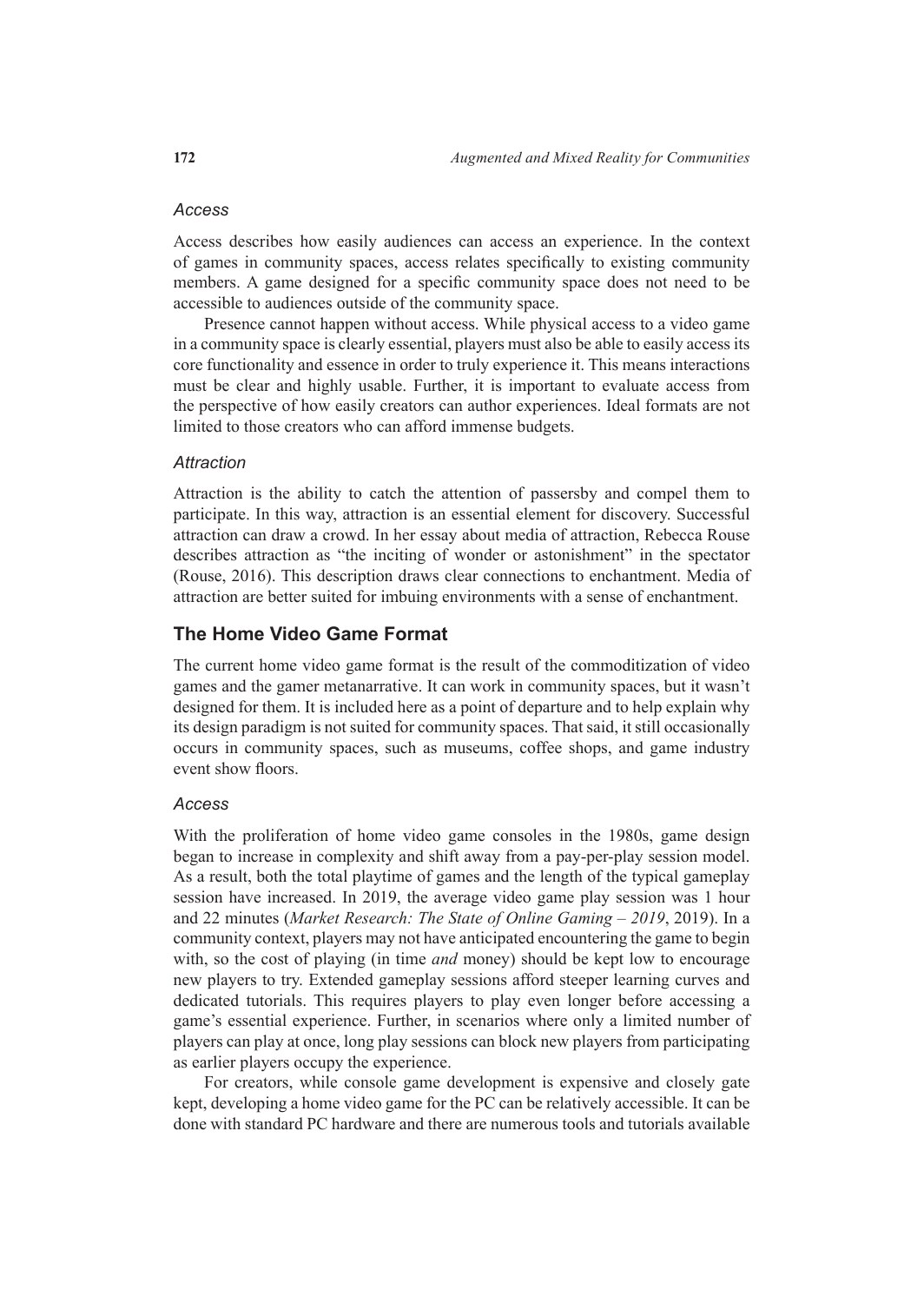freely online. However, deploying PC games in community spaces faces logistical challenges. They require a power supply and shelter from weather. They cannot be left unattended, as the general public could steal or damage the relatively delicate hardware.

## *Attraction*

Game developers are very adept at creating attraction within the virtual worlds of their games, but the external, physical presence of home gaming hardware is not inherently designed for attraction. When combined with large TV screens and loudspeakers (elements not baked into the format), the compelling graphics and sound design of home video games can create attraction. However, when left unattended between play sessions, these games appear stagnant and boring. They do not restart themselves and may be left in states especially inhospitable to new players. Imagine a player quitting on a difficult part of a game that they could not get past and then leaving it as the starting point for the following player. As a result of more complex designs, many home video games require spectators to have experience with the game to fully appreciate what is happening on screen. Watching an esports broadcast of a game that you have never played immediately illustrates this issue (Marshall, 2017).

Because video games are developed and tested using personal computers, it can be simplest for developers to showcase their work using the natural interface of the PC: a mouse and keyboard. But these devices were created for typing and navigating desktop productivity software, not playing video games. The multitude of buttons on a keyboard without any intuitive natural mapping to the in-game actions they correspond with can intimidate or confuse uninitiated users. For some, the interface of the keyboard and mouse represents work or official business and has an air of privacy that does not invite public use. A gamepad is better. It has fewer buttons and thus fewer controls to learn. The ergonomic shape of gamepads invites users to pick them up. They are specifically associated with games. But the modern gamepad reflects the complexity of modern console game design. While a gamepad has fewer buttons than a keyboard, it still harbors enough complexity to confuse new players. The gamepad is meant to universally support any game. While intuitive patterns do exist (such as the analog stick controlling character movement), control schemes are not standard across all titles. Further, there is no standard gamepad. While Nintendo, Microsoft, and Sony each use similar controller layouts and shapes, button labels are different for each console vendor.

## **The Arcade Game Format**

The arcade game cabinet is the classic form of presenting video games outside of the home, and in arcade games we can see an example of more accessible video game design. Arcade hardware is designed to withstand the abuse and wear and tear of prolonged public use. The presentation, control schemes, and game mechanics of arcade games are designed to maximize approachability and minimize learning curves.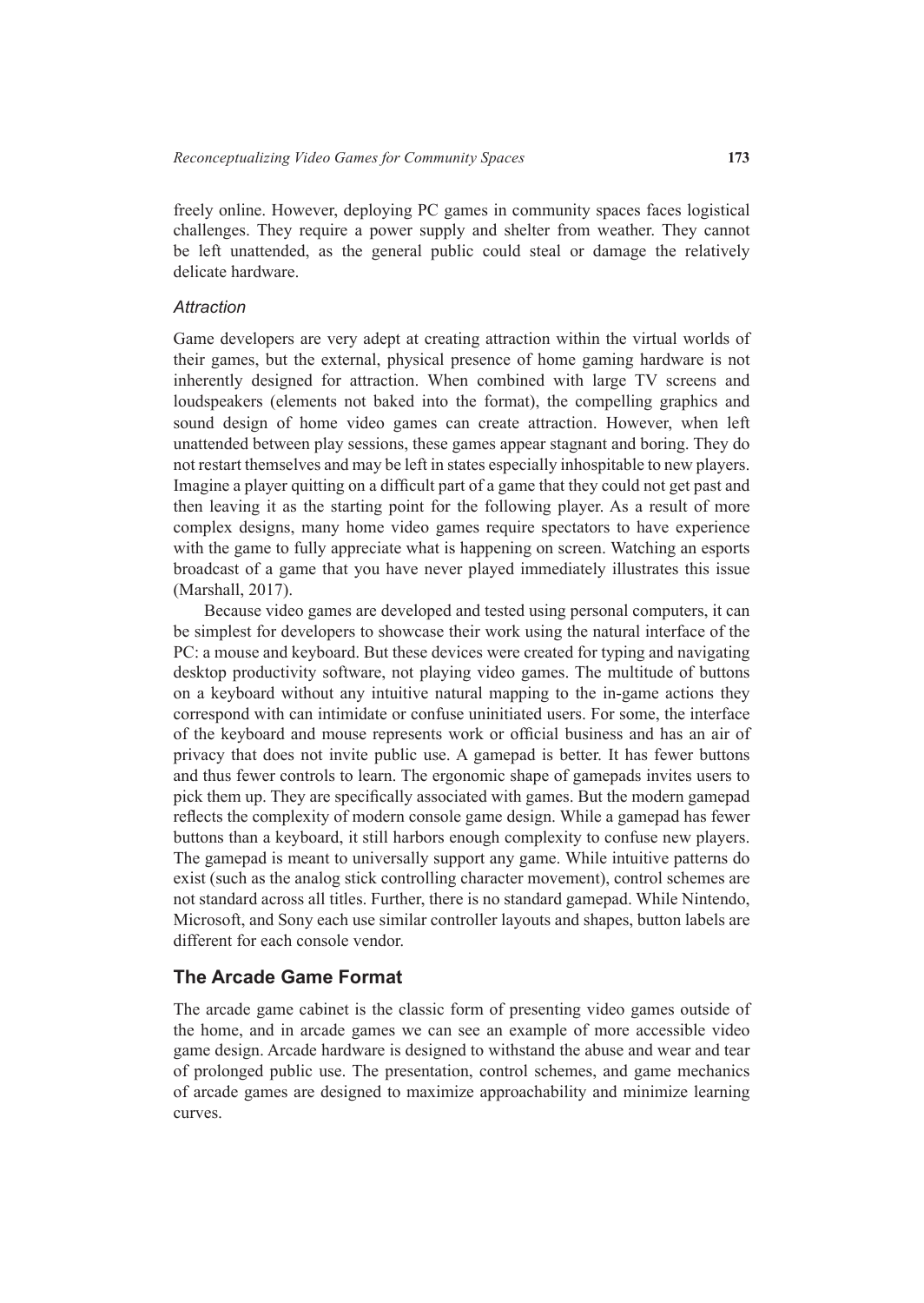#### *Access*

Arcade games represent the genesis of commercial video games, and early arcade games such as *Pac-Man* were not designed for extended play sessions (Namco, 1980). After all, a long play session means slower monetization, as typical arcade games charge players per play session. If an experience is intended to welcome unfamiliar players rather than intimidate them, players must be able to learn how to play as quickly as possible—perhaps in a matter of seconds. Short play sessions help accommodate busy schedules.

Arcade games, with their intuitive designs, can be more accessible for nongamer audiences than typical video games designed for play at home. However, some of the same reasons that make them so suitable also render them impractical as an accessible format for creators. Arcade cabinets' bulk and durability, while great for standing up to abuse, also makes them expensive and difficult to deploy or relocate. This makes arcade cabinets less desirable for one night only shows. Their custom interfaces are intuitive but prohibitively expensive and difficult to fabricate. In addition, while arcade cabinets are more durable than home gaming formats, they must still be sheltered from weather and require a power supply, restricting the spaces they can be deployed in.

#### *Attraction*

Arcade games are designed for attraction, competing with one another in rooms lined with arcade cabinets. Unlike home video games, they evolved under separate economic forces where attraction defined success. Their physical forms, augmented with lights, speakers, and moveable parts, are designed to catch attention. When arcade games sit idle, they enter into an "attract mode" designed to showcase their gameplay and lure in passersby.

While a given home video game might be designed intuitively and may only use two buttons, the gamepad interface still has many buttons, labeled generically as A, B, X, Y (among others) to support many possible games. In contrast, arcade game cabinets typically house a single game, and their interfaces are designed specifically for that game. As a result, an arcade game can label buttons as "Jump," "Shoot," or any other gameplay function and leave out any extraneous buttons. These simpler appearances are more attractive for new players.

However, many arcade games eschew such abstract control schemes altogether in favor of more intuitive and exciting metaphors. For example, driving games employ steering wheels and pedals. Shooting games employ gun-shaped controllers that the player aims at in-game targets and shoots by pulling a trigger. Dance arcade games are controlled by dancing on a platform. There is even a Japanese arcade game about flipping tables, *Cho Chabudai Gaeshi!*, that uses a flat table-shaped surface attached to a hinge as a controller (Taito, 2009). In the game, the player flips the hinged surface to simulate the act of flipping a table. The spectacle of these interfaces attracts audiences.

Some arcade games employ additional screens that show off gameplay to attract bystanders. For example, the VR arcade game *Virtual Rabbids: The Big Ride* uses a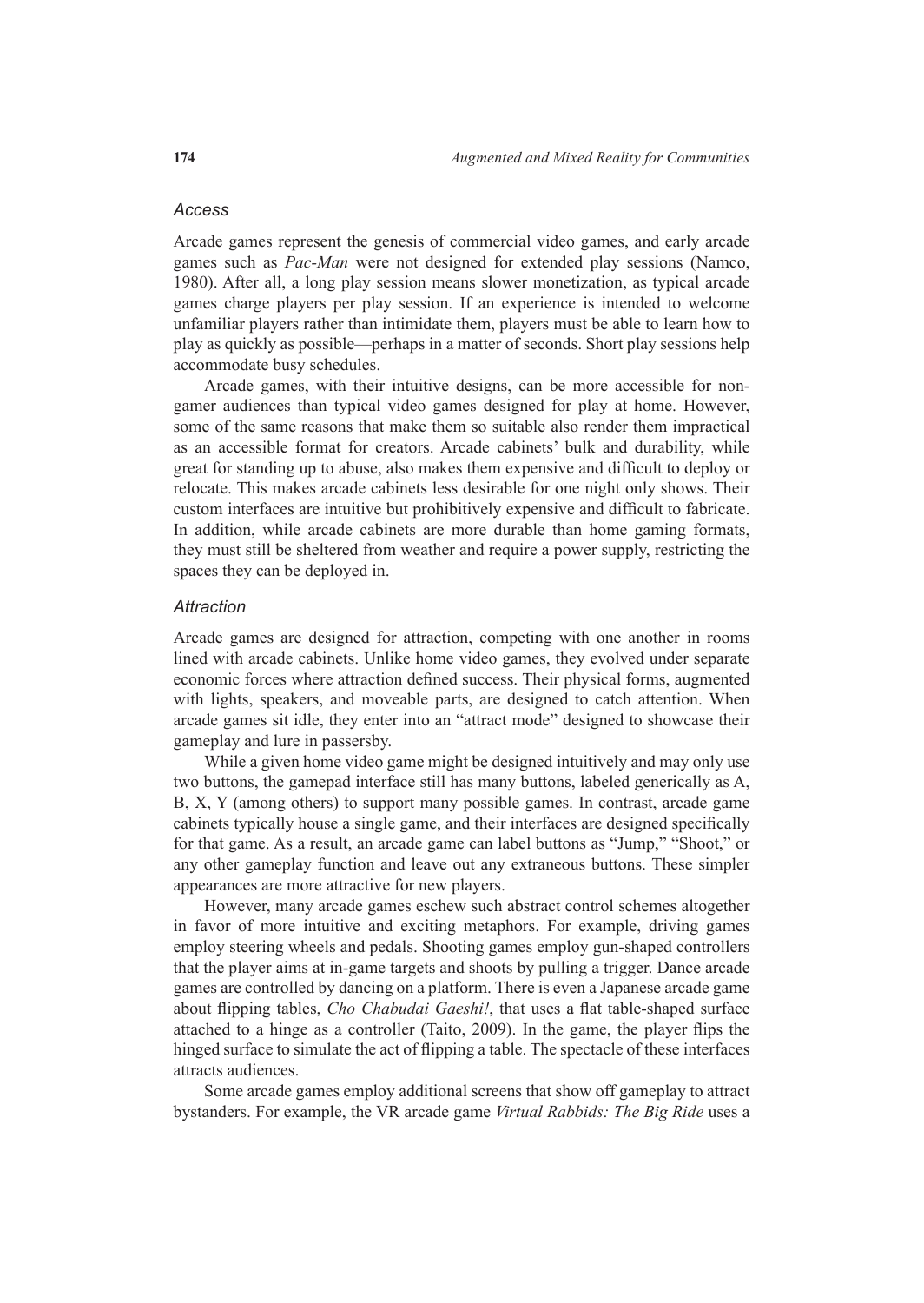large screen above players to showcase the experience that the players are witnessing in their head-mounted displays (LAI Games, 2017). *Mario Kart Arcade GP* employs cameras to superimpose photographs of players over their avatars for one another to see (Namco, 2005). This use of mixed reality (MR) enhances immersion, creating attraction for spectators and players alike.

# **The Bar Trivia Format**

Anyone who has been to a restaurant or bar with video trivia has witnessed an implementation of the bar trivia format. While it might not be what someone thinks of first when imagining a video game, it is an effective format for video games in community spaces. The essential elements of this format are distributed interfaces for participants and a centralized communal output source (usually a TV) for facilitating the game. Some non-trivia examples fit this format as well. The Jackbox Games series of party games, where players use their mobile devices for input and share a TV to facilitate the game, when deployed in a community space, fall under this umbrella (Jackbox Games, 2014). The game *Johann Sebastian Joust* provides another interesting example of the format. This no-graphics game uses PlayStation Move controllers as distributed input devices and uses music for communal output.

#### *Access*

These games are typically easy to play with short and intermittent play sessions, opening them up to a greater number of players. Distributed input devices open the format up to as many players as there are devices. If a given community space, such as a bar, had greater occupancy than the number of devices, access could be problematic. Allowing users to use their own mobile devices can open the experience more broadly and offset some of the costs for the operator. However, this subjects the experience to the inequity of the digital divide. This format also requires at least one communal screen or another output device oriented such that all players can see (or hear) it, as well as a computer to drive the output device and synchronize the experience between the distributed input devices. These elements have associated costs and logistical challenges from weather, required power supply, and the need for a space that promotes access to as many users as possible.

# *Attraction*

The bar trivia format is an example of what Rouse describes as unassimilated media, which she contends is an essential quality for media of attraction.

[...] they are not part of the fabric of everyday life, retain some novelty, and often have no formal, codified training for associated practitioners. Unassimilated media are not restricted to new technologies; assimilated technologies may be combined in new ways to create convergent media artefacts that also lack assimilation (Rouse, 2016).

Through its novelty, this unassimilated format evokes attraction. Witnessing a group of players stalking one another in *Johann Sebastian Joust* demonstrates the attractive nature of unassimilated media.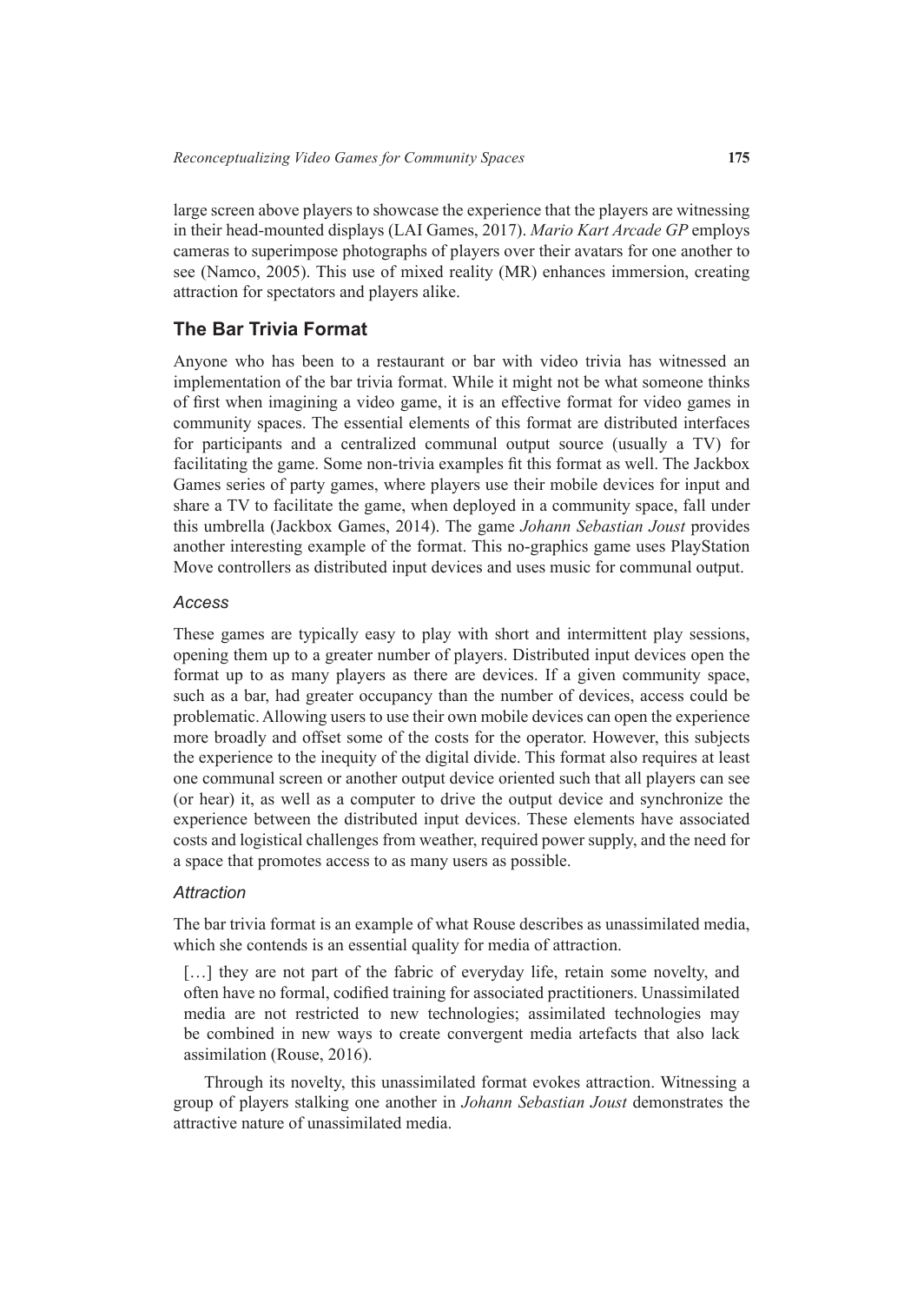Additionally, specific formal elements of the bar trivia format generate attraction. If the distributed input devices are left on restaurant tables or spread out visibly throughout a community space, they can attract players. If players' own mobile devices are used as input devices, information about how to join the game can be physically distributed throughout the community space, or perhaps announced by a host. The communal output device that facilitates the game is an essential element for attraction in this format. A communal screen can catch the attention of spectators, attracting them to become participants. Allowing players to enter a name, which is then broadcast to the occupants of the community space via a screen, is a compelling feature. The knowledge that others will witness a player's actions adds presence and validates the experience.

#### **Augmented Reality**

Since AR is inherently connected to physical space, it is a natural format for video games in community spaces. While AR comes in many forms, the prevalence of AR mediated by mobile devices, as popularized by the likes of *Pokémon GO* and Snapchat, makes this format immediately viable for game developers.

Some AR is designed for any space, such as Snapchat filters that overlay animal features over users' faces; while other AR is location specific, such as the gyms in *Pokémon GO.* While either modality, in the right conditions, can technically satisfy the requirements established in this chapter for games in community spaces, AR anchored to specific locations is a closer match to examples of more traditional art in community spaces. The genre of location-specific AR can be even further subdivided into two categories: AR designed so contextually that its meaning only works in a specific location, such as adding virtual labels beside each president's image on Mt. Rushmore, and AR arbitrarily linked to a specific location, like a gym in *Pokémon GO* linked to a McDonald's restaurant. The presidential labels only make sense in the context of Mt. Rushmore. However, the Pokémon gym could be anywhere the game designers see fit (in this case, driven by paid sponsorship). Both subcategories can work well for games in community spaces and impact access and attraction (Sharma et al., 2017).

#### *Access*

Mobile AR uses a more embodied interface than traditional video games, with a combination of the touch screen, motion control, GPS, and camera hardware. The intuitive metaphors of physically aiming a mobile device's camera to control a view of the world or moving through physical space to move an avatar make the fundamental AR experience easy to learn.

The spatial possibilities of AR affect access. With mobile AR, while the experience can still be spatially connected to a community space, the computing power and hardware required to host the experience are moved to end users' mobile devices. This drastically expands the spaces capable of hosting an AR experience. As smartphones are battery powered, the host space no longer requires a power supply. Further, since the smartphones are not permanently fixed in the host location, they do not require weatherproofing. With smartphone-based AR, installations can become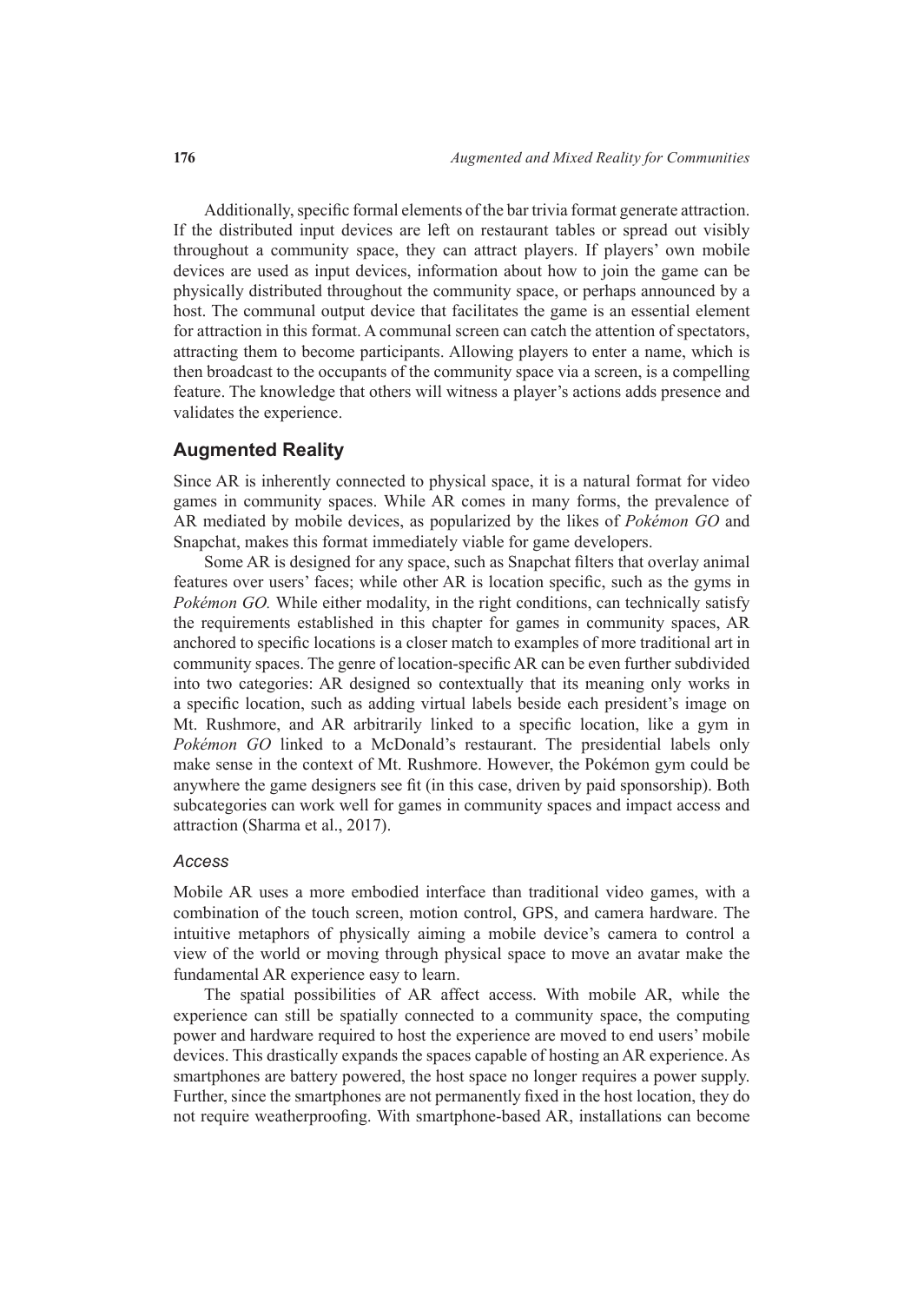nimbler with no physical footprint. For example, a physical mural is a great example of the enchantment of community art, but it requires its own wall to inhabit.

Yet, even when a physical area becomes constrained, AR allows an infinite number of possible experiences to occupy that same space. In addition, the scale of an AR installation can range from as small as the face of a playing card to encompassing an entire city. Installations can be designed to scale with player participation. For example, with AR, a player could build a virtual sculpture that grows as other players add to it. In contrast to street art like graffiti, unsanctioned AR is more difficult to detect and prohibit. This raises complicated ethical questions. For example, it may take extra elbow grease to remove a physical graffiti tag, but the means for removing it and understanding its removed status are clear cut. Removing an AR installation can be less straightforward (Wadhwa, 2016). Regardless of such issues, AR clearly makes a greater range of community spaces accessible to game developers.

The minimum cost of creating an installation falls without the requirements of physical installations, custom hardware, and custom physical interfaces. There are increasingly powerful tools available to developers—such as ARKit, ARCore, and Unity MARS—that simplify the complexities of AR development. These factors open the format to a greater number of creators. Professors John T. Murray and Emily K. Johnson write more about this in their chapter for this book, *XR Content Authoring Challenges: The Creator-Developer Divide*.

In the wake of COVID-19, AR provides a model for video games in community spaces that requires no shared hardware. However, it is important to consider the impact of limiting access to only those with capable smartphones with specific apps installed and the related ethical issues of the digital divide (Hurley, 2016; Marín-Díaz, 2018). Ideally, public art should not have a price of admission. However, as the cost of such devices falls, AR-capable technology is becoming more ubiquitous, and the tradeoffs could make sense.

#### *Attraction*

Attraction in mobile AR is less clear cut than it is with arcade games or traditional art forms. This stems from the fact that the virtual elements of a mobile AR experience overlaid on the physical world are invisible without a mediating mobile device that has a specific app open. This raises two key challenges to attraction: first, the way in which players discover the app on the marketplace; and second, the way in which they discover the location-based experience once the app is downloaded.

Generally, the first issue of discovering the app is subject to the same crowded market conditions of home video games. However, the premise of hosting a game in a community space provides additional avenues for attraction and solving the discovery problem. If the game experience is linked to a specific event, the host of the event can provide details for how to obtain the app. This relates to Rouse's concept of seamed media, which she establishes as a quality of media of attraction.

The role of the film narrator highlights early film's lack of "narrative selfsufficiency" by emphasizing the seam between physical and mediated modes of performance. Many of today's MR [mixed reality] works are similarly seamed, and likewise not self-sufficient narratively. They require ancillary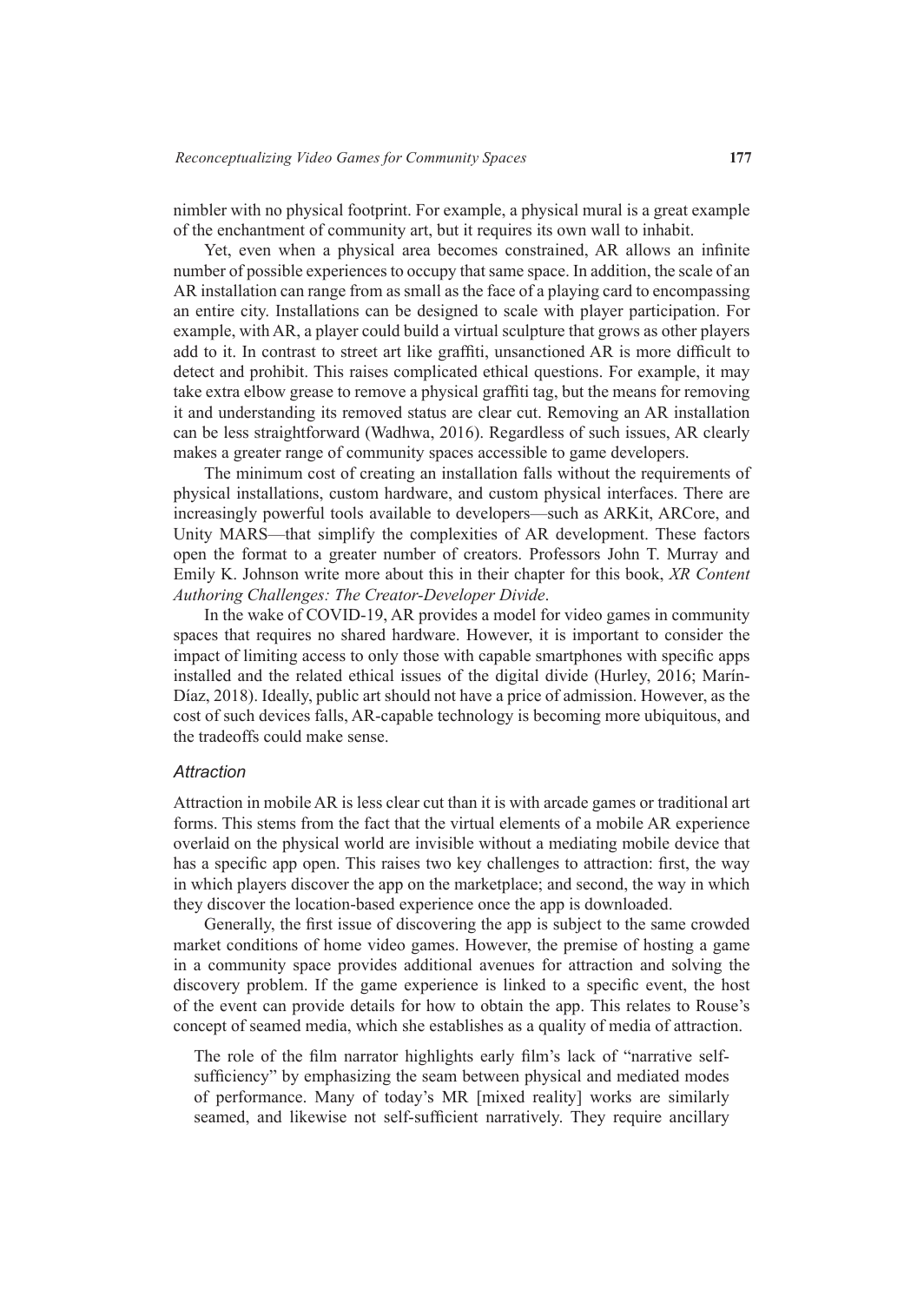materials, explanations, and even live performers or guides. But it is through this exposure of seams that the audience to media of attraction is made explicitly aware of the technology itself. If leveraged well, this awareness can operate to allow audiences to take meta-pleasure in the mediation presented, in addition to the feeling of immersion. This double sense of wonder at both the mastery of the designer, as well as the wonder or astonishment at the effect of the illusion itself, is at the core of media of attraction (Rouse, 2016).

If the experience is embedded in a public place, the players themselves become a force of attraction. Evidence of the attractive power of AR can be seen in the roving assemblies inspired by *Pokémon GO*. If the game experience is asynchronous and location-based, physical signs can be added to the environment to call out the experience and provide instructions for participating. For example, the *Yellow Arrow* project issued yellow arrow stickers that could be placed in the physical world and linked to virtual messages (Ding, 2017).

There is a strong potential for synergy between street and public art and AR. Players passing by initially notice the public art which can include instructions for further engagement via a mobile device. This attraction synergy can be seen in the *Statue Stories* project in Chicago, where curious passersby can scan QR codes displayed near the statues to hear the figures "talking" as mediated through their mobile device (Kogan, 2017).

# **Conclusion**

Video games in community spaces can weave presence, discovery, and enchantment into our environments—far beyond the possibilities of home video game formats. The commoditization of games and the gamer metanarrative have restricted our conception of video games to a form largely incompatible with community spaces. Through the examination of the game formats above, developers and players can see new avenues for integrating games into community spaces. Expanding the presence of video games in community spaces can subvert and dismantle the restrictive conception of video games. This might seem like an unwinnable scenario where the solution to the problem is blocked by the problem itself. However, game developers and gamers latently understand the promise of games in community spaces. A kindling is there, waiting for sparks. Adventuresome venues, event organizers, and independent game developers must be the ones to take on this mantle. The brutal market conditions of the game industry mean most independent developers will have difficulty reaching audiences through the home video game format. As game developers and designers, we need to create opportunities for experiencing video games in community spaces like those that exist for other media. Let us enchant our communities!

# **Put it into Practice: An AR Game for a Community Space**

Come up with an idea for an AR game hosted in a specific community space. This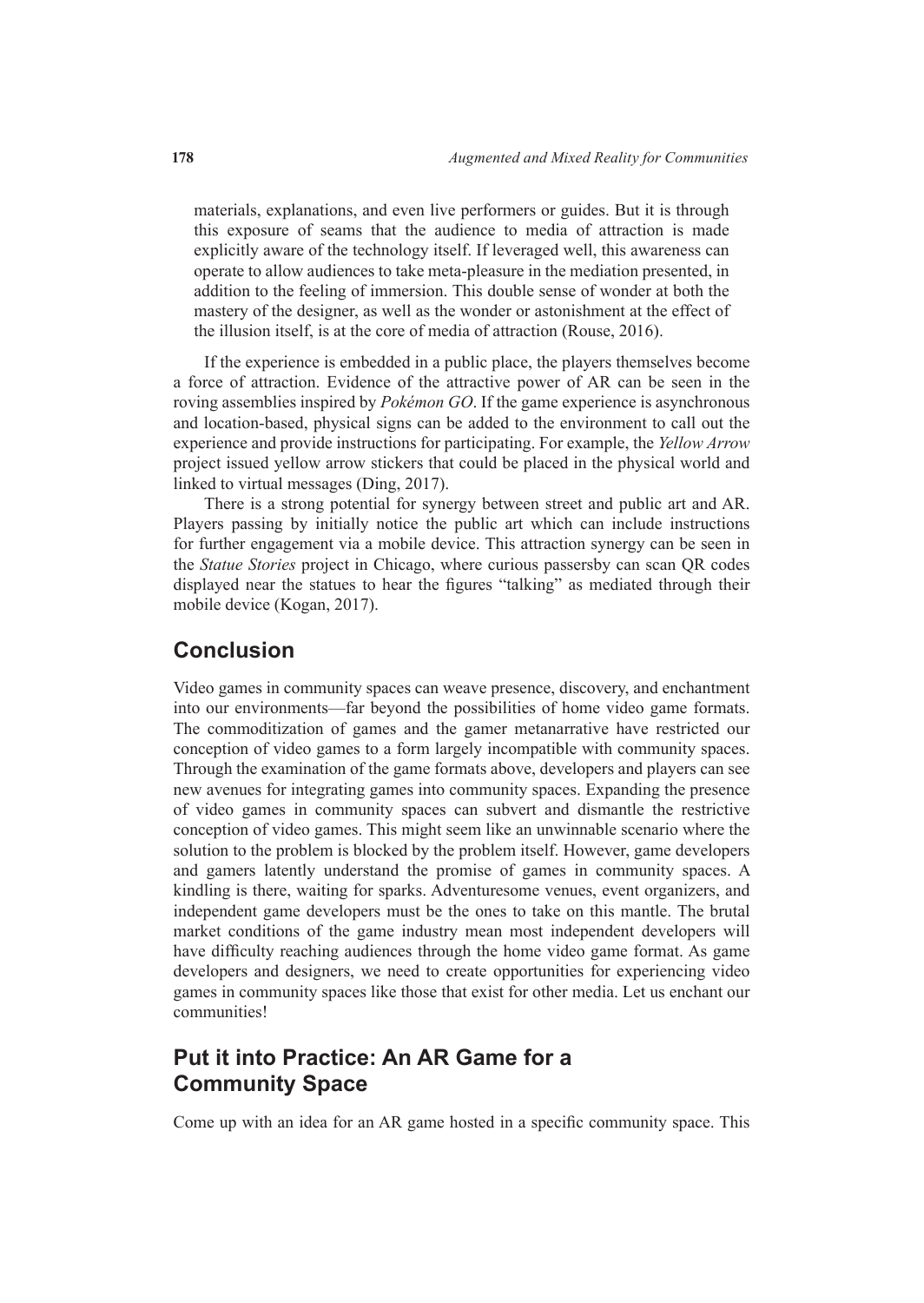doesn't necessarily need to be a wholly original game concept, just one that is not currently associated with your chosen community space. Summarize the concept and describe the community space. Why would this game work well in your chosen space? Evaluate the concept in terms of access and attraction. How could this concept create opportunities for presence, discovery, and enchantment for community members?

# **References**

- Alexander, L. (2014). "Gamers" don't have to be your audience. "Gamers" are over. Gamasutra. https://www.gamasutra.com/view/news/224400/Gamers\_dont\_have\_to\_be your\_audience\_Gamers\_are\_over.php
- Auslander, P. (2008). *Liveness: Performance in a Mediatized Culture*. Routledge.
- Boyd, R. (2020). *Zoom and Gloom: Universities in the Age of COVID-19*. Los Angeles Review of Books. https://lareviewofbooks.org/article/zoom-and-gloom-universities-inthe-age-of-covid-19/
- Constine, J. (2017). Snapchat to launch augmented reality art platform tomorrow. TechCrunch. https://techcrunch.com/2017/10/02/snapchat-art/amp/?guccounter=1
- Ding, S. (2017). Re-Enchanting Spaces: Location-Based Media, Participatory Documentary, and Augmented Reality. Diss. Massachusetts Institute of Technology.
- Duggan, M. (2015). Which Americans play video games and who identifies as a "gamer." Pew Research Center. https://www.pewresearch.org/internet/2015/12/15/who-plays-videogames-and-identifies-as-a-gamer/
- Ebert, R. (2010). Video games can never be art. RogerEbert.Com. https://www.rogerebert. com/roger-ebert/video-games-can-never-be-art
- Entertainment Software Association. (2020). 2020 Essential Facts About the Video Game Industry. https://www.theesa.com/esa-research/2020-essential-facts-about-the-videogame -industry/
- First Class Media B.V. (2017). *Ghost Detector Radar Camera*. First Class Media B.V.
- Hurley, A. (2016). Chasing the frontiers of digital technology: Public history meets the digital divide. *Public Historian*, 38(1), 69-88. https://doi.org/10.1525/tph.2016.38.1.69
- Jackbox Games. (2014). *Jack Box Party Pack*. Jackbox Games.
- Kogan, R. (2017). Revising Statue Stories: They're still talking and still worth hearing. Chicago Tribune. https://www.chicagotribune.com/entertainment/ct-statue-stories-kogansidewalks-ent-0606-20170605-column.html
- Koster, R. (2018). The cost of games. Venture Beat. https://venturebeat.com/2018/01/23/thecost-of-games/
- LAI Games. (2017). *Virtual Rabbids: The Big Ride*. LAI Games.
- Lien, T. (2013). No girls allowed. Polygon. https://www.polygon.com/features/ 2013/ 12/2/5143856/no-girls-allowed
- Marín-Díaz, V. (2018). The relationships between augmented reality and inclusive education in higher education. *Bordon, Revista de Pedagogia*, *69*(3), 125-142. https://doi. org/10.13042/bordon.2017.51123
- Market Research: The State of Online Gaming 2019. (2019). Limelight Networks. https:// www.limelight.com/resources/white-paper/state-of-online-gaming-2019/
- Marshall, C. (2017). *Spectating Is Key to a Successful Esports Title*. Redbull.Com. https:// www.redbull.com/ca-en/spectating-esports-titles-accessibility
- Meadows, J. (2020). Zoom-Bombing Teams Cause Chaos, Confusion in Lake County Courts.